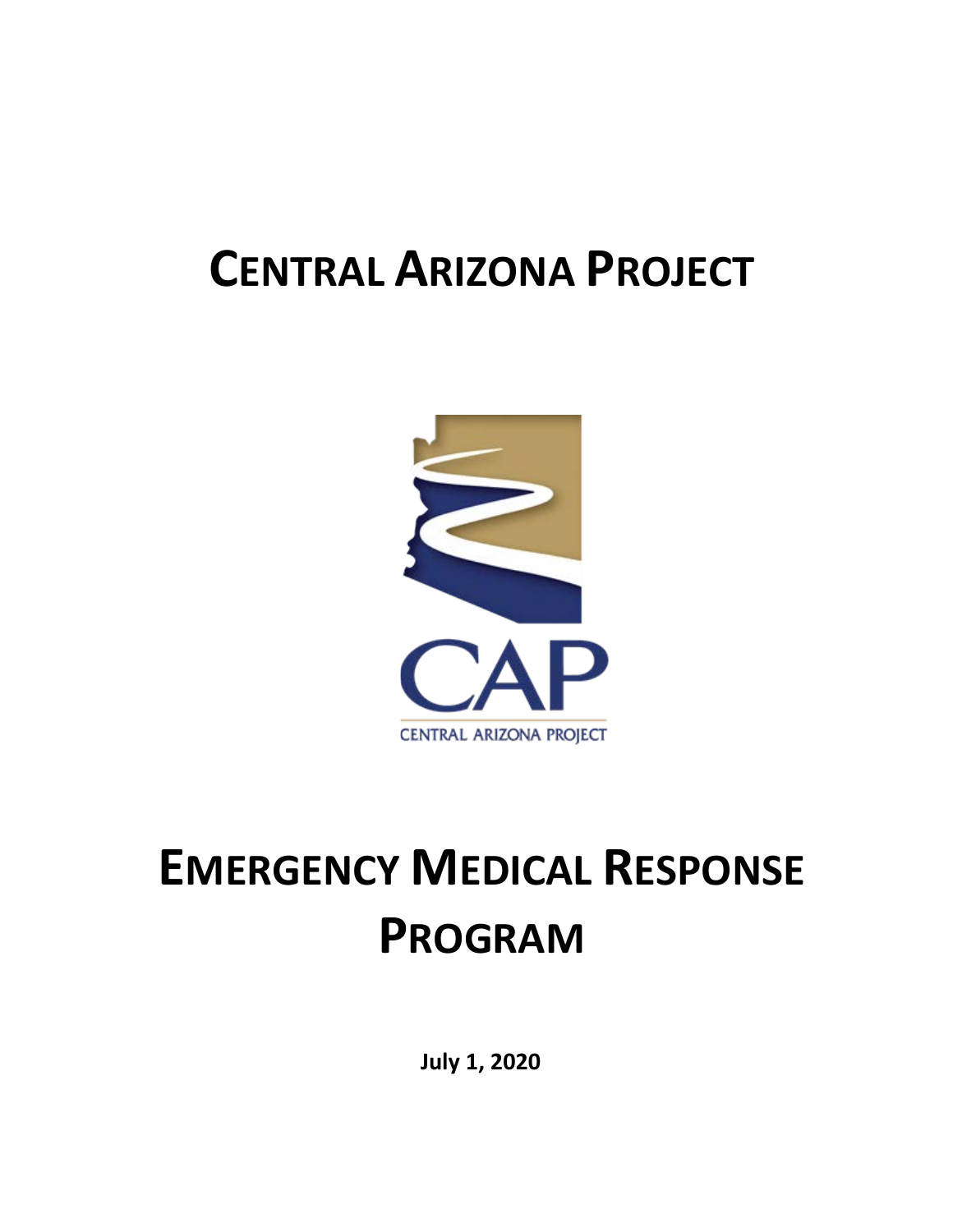### **EMERGENCY MEDICAL RESPONSE PROGRAM**

| 1.0 |               |  |  |
|-----|---------------|--|--|
| 2.0 |               |  |  |
|     | 2.1           |  |  |
|     | 2.2           |  |  |
|     | 2.3           |  |  |
|     | $2.4^{\circ}$ |  |  |
|     |               |  |  |
| 3.0 |               |  |  |
|     | 3.1           |  |  |
|     | 3.2           |  |  |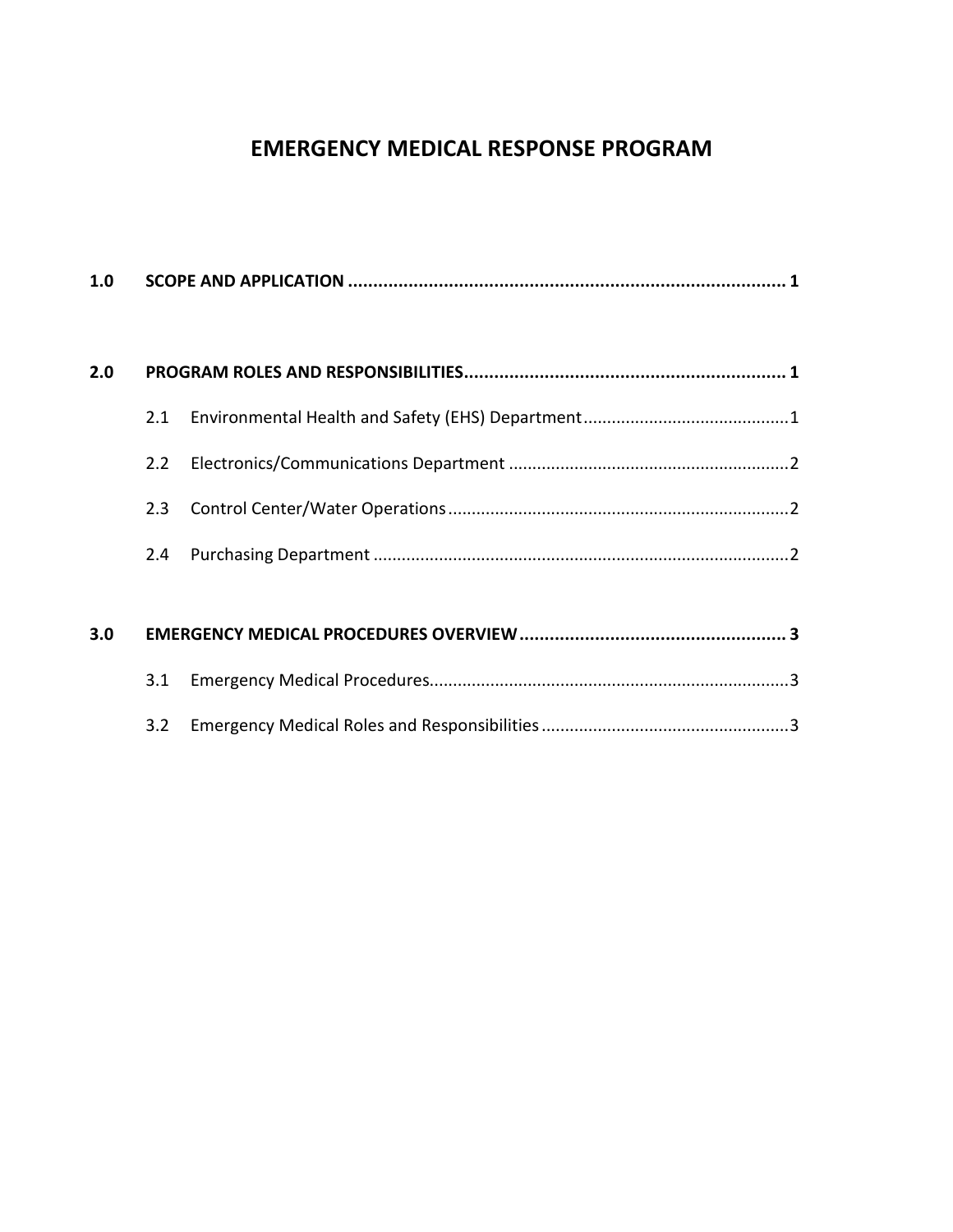#### **1.0 SCOPE AND APPLICATION**

The purpose of the Central Arizona Project (CAP) Emergency Medical Response Program is to outline the responsibilities and procedures for emergency medical response/dispatch that do not require the critical management presence of the Emergency Management Oversight Team.

The program outlines the collaborative roles and responsibilities that are actively involved in ensuring CAP's medical emergency response procedures are effectively organized to help achieve "quality of care" standards for dispatch, and "best practices" for radio operations, training, incident review, contract negotiations, and current emergency resource information.

#### **2.0 PROGRAM ROLES AND RESPONSIBILITIES**

#### 2.1 ENVIRONMENTAL HEALTH AND SAFETY (EH&S) DEPARTMENT shall be responsible for:

- Ensuring practice drills (medical emergency or evacuation) are conducted with west, central, and south maintenance teams every year and are documented.
- Ensuring maintenance personnel are advancing their emergency skills in radio operations, AEDs, emergency medical oxygen, and first aid, at least annually.
- Ensuring that all emergency medical responses and drills are evaluated and documented and action items, improvements and updates are implemented.
- Providing outreach and oversight to ensure all emergency resource phone numbers are kept current on CAP-MAPS ER.
- Ensuring emergency resource contracts and subscriptions are reviewed a year before renewal and the necessary contract partnership communication is occurring.
- Ensuring all emergency medical equipment and signage are kept in good condition.

#### 2.2 ELECTRONICS/COMMUNICATIONS DEPARTMENT shall be responsible for:

- Ensuring the coordination of advancing radio communication skills and radio testing for Control Center operators and maintenance personnel.
- Providing a "hands-on" radio communication program that imparts on-going understanding about the purpose, benefits, and operations of truck and hand-held radios and responds to employee questions and coverage concerns.
- Continuing to encourage personnel to test radios before use and use them for field work, including communication with the Control Center.
- 2.3 CONTROL CENTER/WATER OPERATIONS shall be responsible for:
	- Oversight and managerial decisions for updating "best practices" that meet the "quality of care" standards for emergency response dispatch. The dispatch goal is: "*The most effective, timely, single path for initiating an*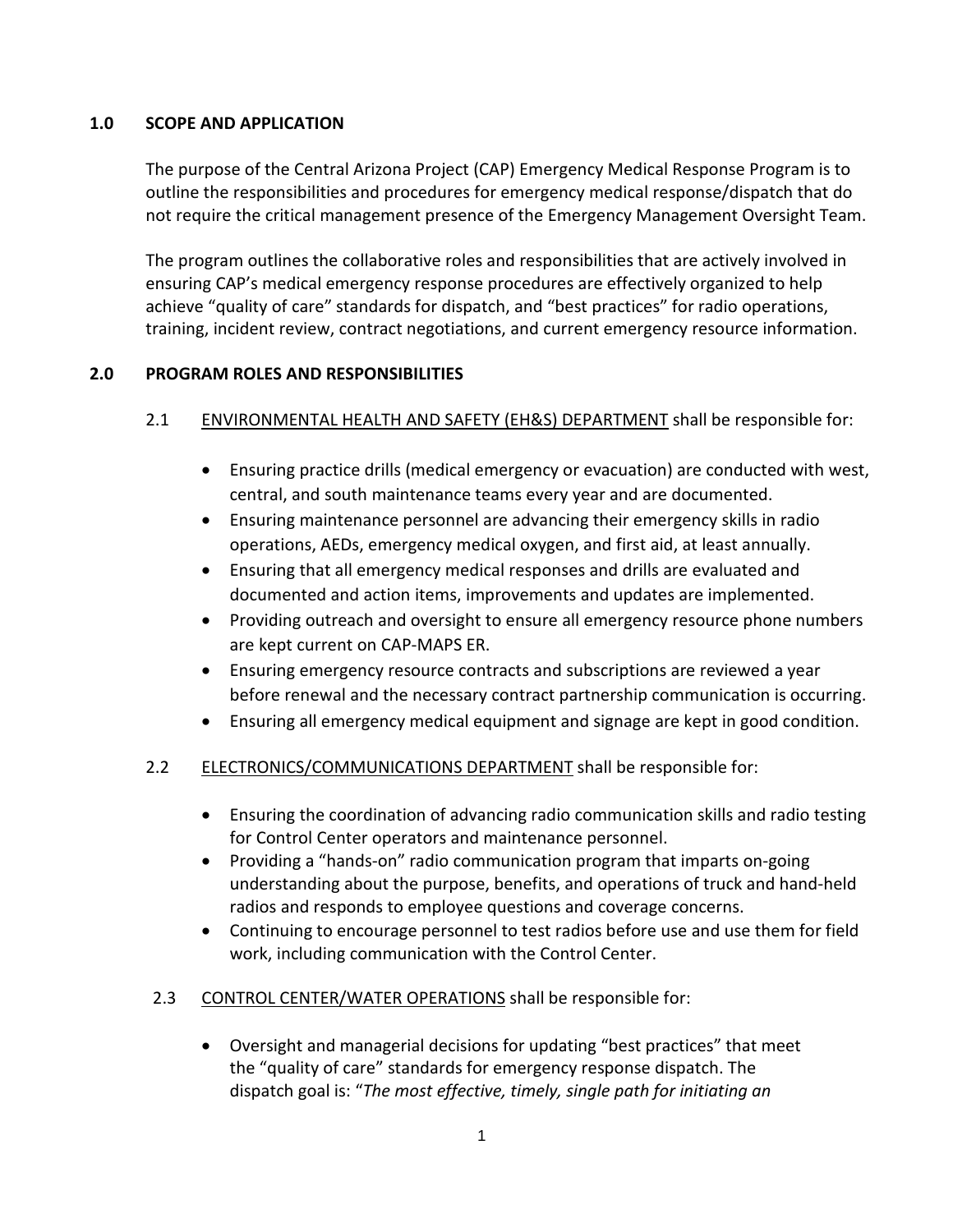*emergency response for the patient, with minimal steps for Control Center Operators*".

- Acquiring resources to help achieve the dispatch goal, including frequent Control Center operator training.
- Developing procedures based on type of injury, type of hospital needed, canal location, and emergency air and ground transportation.
- Implement improvements to procedures when recommended.
- Ensuring phone numbers for emergency dispatch centers are kept current on CAP-MAPS ER.
- 2.4 PURCHASING DEPARTMENT shall be responsible for:
	- Supporting the development and review of emergency resource contracts and subscriptions and provide notifications one year before the renewal is due.

#### **3.0 EMERGENCY MEDICAL PROCEDURES OVERVIEW**

The purpose of this overview is to provide the framework for the basic emergency response procedures and operations.

#### 3.1 EMERGENCY MEDICAL PROCEDURES:

- 1. A call is initiated to the Control Center by pushing the red emergency button on a hand-held or truck radio, or locating the Control Center channel on a radio, or calling 623-869-2530, or calling X2530 or 911 from a Cisco phone.
- 2. The Site Coordinator states the emergency, the response needed, and communicates the nearest cross-streets and canal mile posts.
- 3. Personnel need to stage their vehicle or shop's first aid kit and communicate the need for emergency oxygen and an AED.
- 4. Everyone at the emergency location should be accounted for.
- 5. Send someone to the gate and prepare to assist first responders to the emergency location.
- 6. Ask the Control Center for ETAs for air and ground transportation and for Protective Services. Prepare landing zone based upon ETAs.
- 7. Ask Control Center if supervisor has been contacted.
- 8. If an air-ambulance is in flight, the LZ Commander must provide a description of obstruction hazards one mile away from the landing zone and maintain radio communication with the pilot until helicopter arrives.
- 9. Everyone must stay 100-200 feet away from the LZ before the helicopter begins its final approach.
- 10. LZ Commander radios Control Center when air-ambulance has landed.
- 11. The flight crew will provide directions if they need CAP personnel to help load the patient and determine when the LZ is clear for take-off to the hospital.
- 12. After the helicopter has departed, vehicle traffic can resume.